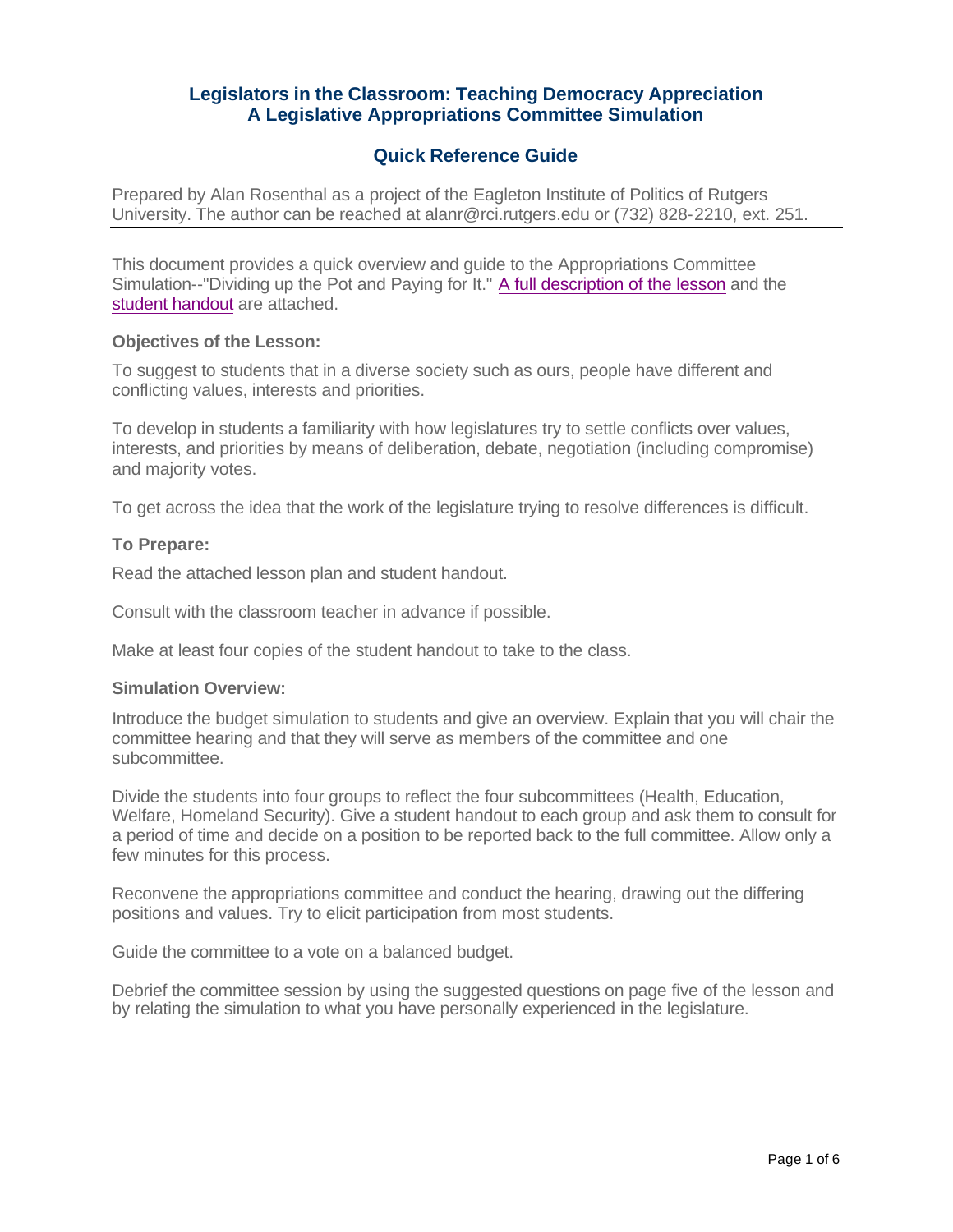# **Full Description of the Lesson**

# **A Legislative Appropriations Committee Simulation**

Through NCSL's "America's Legislators Back to School Week" and related programs, many legislators from states across the nation are visiting classrooms to familiarize students with their jobs, the legislative process and representative democracy.

A growing body of materials is being developed to assist legislators in the classroom. One of the most valuable teaching approaches is the simulation, which engages students by having them adopt the role of a legislator in a decision-making situation. Simulations help students learn, remember, and even internalize lessons. They not only tend to increase a student's knowledge of the subject, but more important they can also promote positive attitudes toward representative democracy.

The simulation presented here was developed by Alan Rosenthal, Eagleton Institute of Politics, Rutgers University, and Greer Burroughs, Seton Hall University. It is intended to be used in a high school civics or American government class. A classroom teacher can conduct the simulation, but it would work even better if conducted by a legislator who has had practical experience with the subject.

#### **Objectives of the Lesson**

Democracy is not easy for students to appreciate. It is filled with conflict, it is extremely human, and it is very messy. Americans generally do not understand why there is so much conflict in politics, since they believe that there is more agreement among people than there actually is.

Appreciation of democracy does not come naturally, so it has to be taught--just as music and art appreciation have to be taught. The first, and probably the most fundamental lesson, in appreciating representative democracy, has three principal objectives:

(1) To suggest to students that in a diverse society such as ours, people have different (and conflicting) values, interests and priorities. These differences are natural, normal and to be respected.

(2) To develop in students a familiarity with how legislatures, reflecting differences among people, try to settle conflicts over values, interests and priorities, and try to reach settlements by means of deliberation, negotiation (including compromise) and majority votes.

(3) To get across the idea that the work of the legislature in trying to resolve differences is difficult.

#### **The Budget Simulation**

What is important in a legislature are differences over an issue or policy, such as abortion, guns, or environmental protection. Also important are priorities or choices among items that many people favor, but not all of which can be afforded. The appropriations process, of course, is one in which both citizens and legislators differ over priorities and whether and how to fund them.

In this simulation, called "Dividing Up the Pot--and Paying for it," each student will take on the role of a member of an appropriations committee of the state house of representatives and of a member of one of the committee's four subcommittees: health, education, welfare, and homeland security.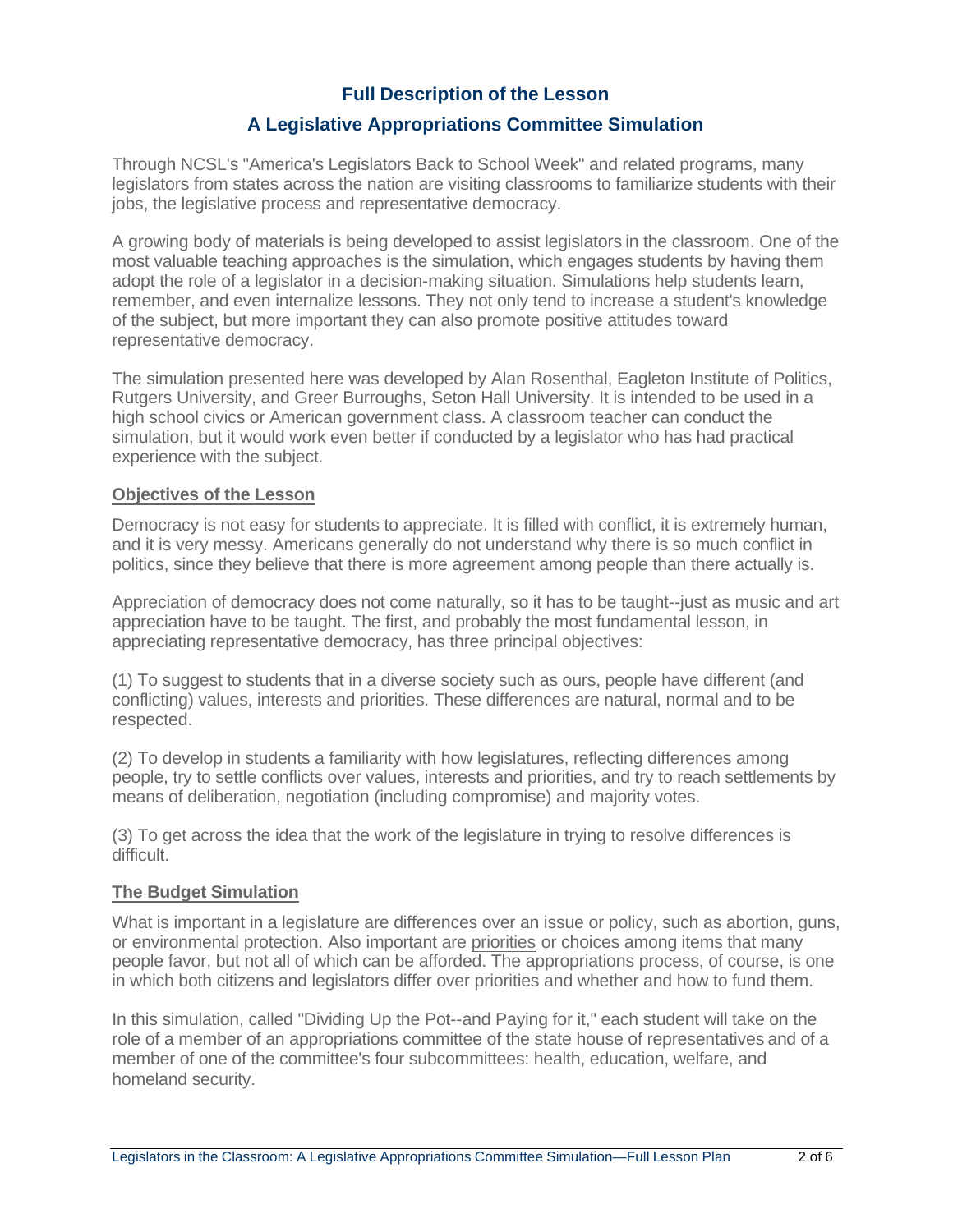The governor, in his budget proposal, has requested new programs costing \$1 billion more in expenditures in the jurisdictions of these committees. The requests for additional expenditures are:

## **Health Subcommittee**

\$300 million in new funds for two programs--prescription drugs for senior citizens and pre-natal care for young mothers. The public, according to statewide polls, supports both initiatives (the first somewhat more than the second).

### **Education Subcommittee**

\$300 million increase for pre-school programs throughout the state, but with much of it going to schools where children are not performing well. Research suggests that early intervention has positive results. Polls indicate public support for these programs.

## **Welfare Subcommittee**

\$200 million more for a reorganization of the state division of youth and family services. It was found that children were abused under its care and its programs were failing. The additional money will pay for more caseworkers, closer monitoring and summer camps. These recommendations, polls show, have substantial public support, but not quite as much as the prescription drug and pre-school programs.

## **Homeland Security Subcommittee**

\$200 million additional funds to increase security in the state. According to a study completed by a blue-ribbon commission, federal programs are insufficient for the potential threats facing the state. Bridges, tunnels and highways need substantial improvements in security. A plan has been adopted; implementation of the plan depends on funding. There are no poll data available, but members of the commission believe the public is very supportive.

The problem, however, is that the budget submitted by the governor is facing a shortfall in revenues because of an economic recession. Tax revenues to the state are down, but the budget is required by the state constitution to be in balance. Therefore, either budget expenditures will have to be cut or taxes increased, or some combination of the two.

Specifically, the appropriations committee must cut \$500 million from the new initiatives or raise \$500 million in taxes. The only tax that can possibly be raised is the sales tax. (The others are politically out of bounds.) But polls show that the public is opposed to increasing the sales tax (and even more opposed to higher income taxes). Only 25 percent support an increase in the sales tax, 60 percent oppose it, while the remaining 15 percent are undecided.

Increasing the sales tax by two pennies on the dollar will raise the \$500 million needed to balance the budget, without cutting the requests for new programs. Increasing the sales tax by one penny will raise \$250 million, or half of what is needed to balance the budget, necessitating \$250 million in cuts. No tax increase would mean that \$500 million would have to be cut from the \$1 billion in new initiatives. The cuts can be distributed in any way among the four subcommittees.

## **Simulation procedure**

The legislator will act as chair of the appropriations committee, which must develop a balanced budget. During the committee meeting, the chair may permit members of the subcommittee to meet and decide on committee positions. The chair will recognize members for motions and decide when to bring matters to a vote.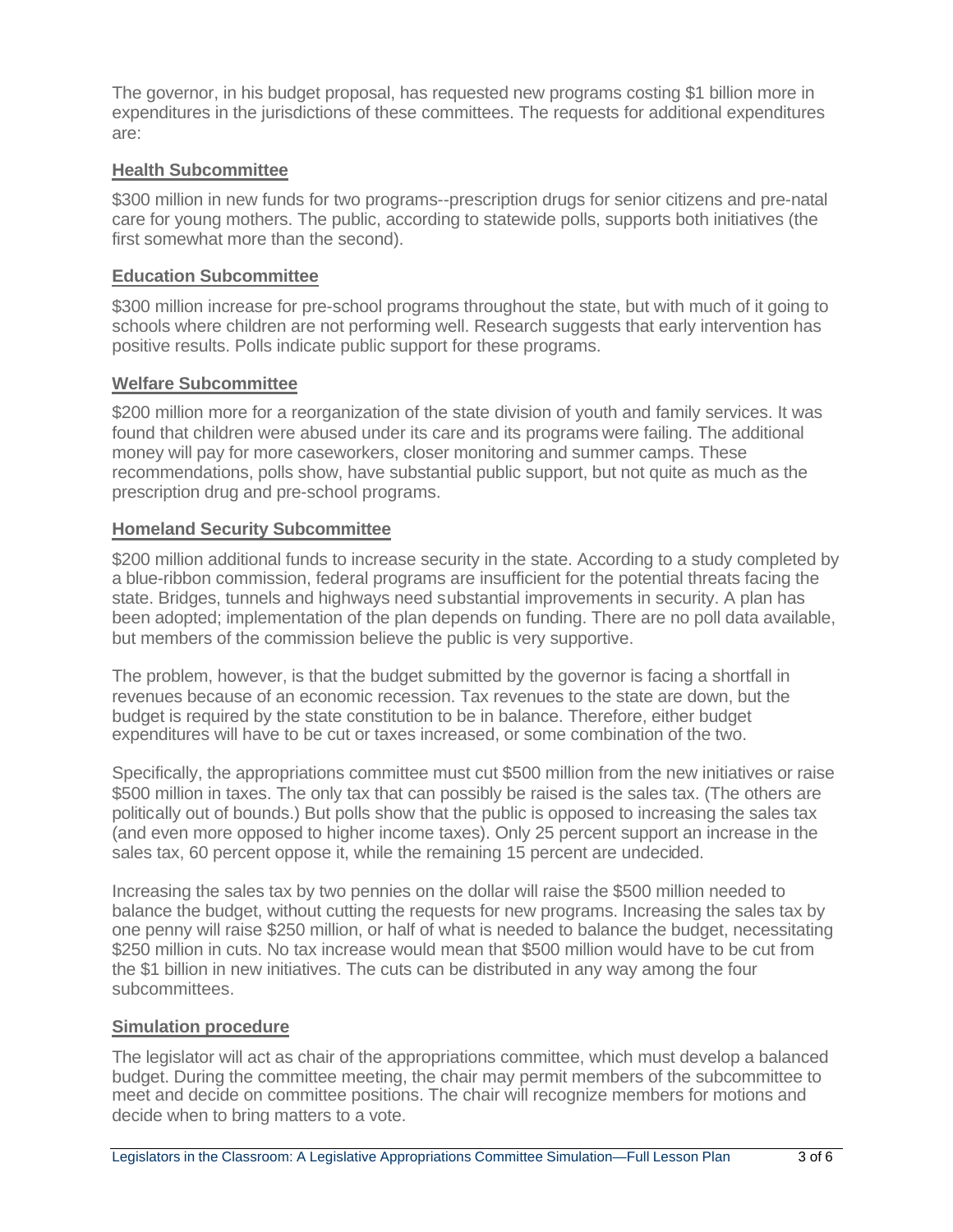### **Debriefing**

After the simulation concludes, it is important to debrief students. This enables them to compare their interpretations of the appropriations experience. Some questions that might be useful are:

Were the differences that members of the committee faced reflective of differences among people in the state?

Who were legislators representing in acting as members of the appropriations committee and subcommittees? What people or groups had special stakes in what happened?

What role did deliberation play? What negotiations took place? What compromises were made?

As a result of the final settlement, who were the winners? Who were the losers?

Was the settlement fair? Was the process fair?

Is there a better way to decide on the state budget? For example, could the issues dealt with here be put on the ballot and decided by the entire electorate of the state? Or would it be better just to let the governor decide?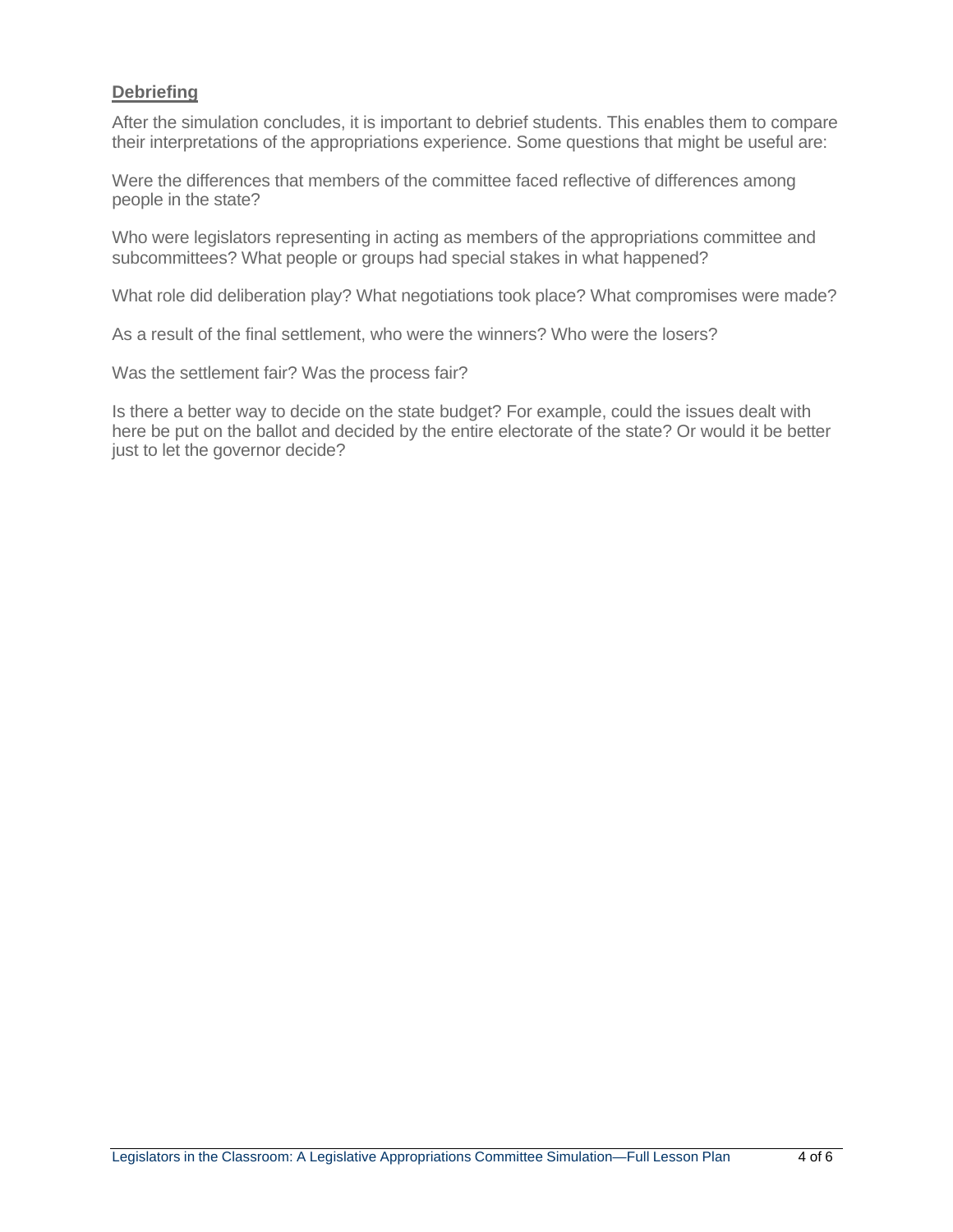# **A Legislative Appropriations Committee Simulation Student Handout**

### **"Dividing Up the Pot--And Paying for It"**

Each year your state legislature reviews and adopts a budget, which specifies the money the state will be collecting (mainly from taxes) and the money the state will be spending on a variety of programs and services for its citizens. In your state, as well as most others, the governor prepares a detailed budget, which he or she submits to the legislature. The legislature may change items or increase or reduce amounts in the governor's budget before it enacts a budget bill (or bills). But the legislature has a constitutional responsibility to balance the state budget, so that the total amount to be spent does not exceed the total amount to be collected.

In your state legislature, the appropriations committees have to decide on the state budget for the following year, and then make a recommendation to the house and senate. You will adopt the role of a member of the house appropriations committee and serve on one of the committee's four subcommittees--health, education, welfare, and homeland security--which together comprise the full committee. Each subcommittee has control over the budget in its designated area.

These four subcommittees have requests from the governor for expenditure increases of \$1 billion over the previous year's budget, mainly because of important new programs that the governor wants to have started in each of these areas. Below are descriptions of the requests for additional funding in each subcommittee's area.

#### **Health Subcommittee**

\$300 million in new funds for two programs--prescription drugs for senior citizens and pre-natal care for young mothers. The public, according to statewide polls, supports both initiatives (the first somewhat more than the second).

### **Education Subcommittee**

\$300 million increase for pre-school programs throughout the state, but with much of it going to schools where children are not performing well. Research suggests that early intervention has positive results. Polls indicate public support for these programs.

### **Welfare Subcommittee**

\$200 million more for a reorganization of the state division of youth and family services. It was found that children were abused under its care and its programs were failing. The additional money will pay for more caseworkers, closer monitoring and summer camps. These recommendations, polls show, have substantial public support, but not quite as much as the prescription drug and pre-school programs.

### **Homeland Security Subcommittee**

\$200 million additional funds to increase security in the state. According to a study completed by a blue-ribbon commission, federal programs are insufficient for the potential threats facing the state. Bridges, tunnels and highways need substantial improvements in security. A plan has been adopted; implementation of the plan depends on funding. There are no poll data available, but members of the commission believe the public is very supportive.

The problem, however, is that the budget submitted by the governor is facing a shortfall in revenues because of an economic recession. Tax revenues to the state are down, but the